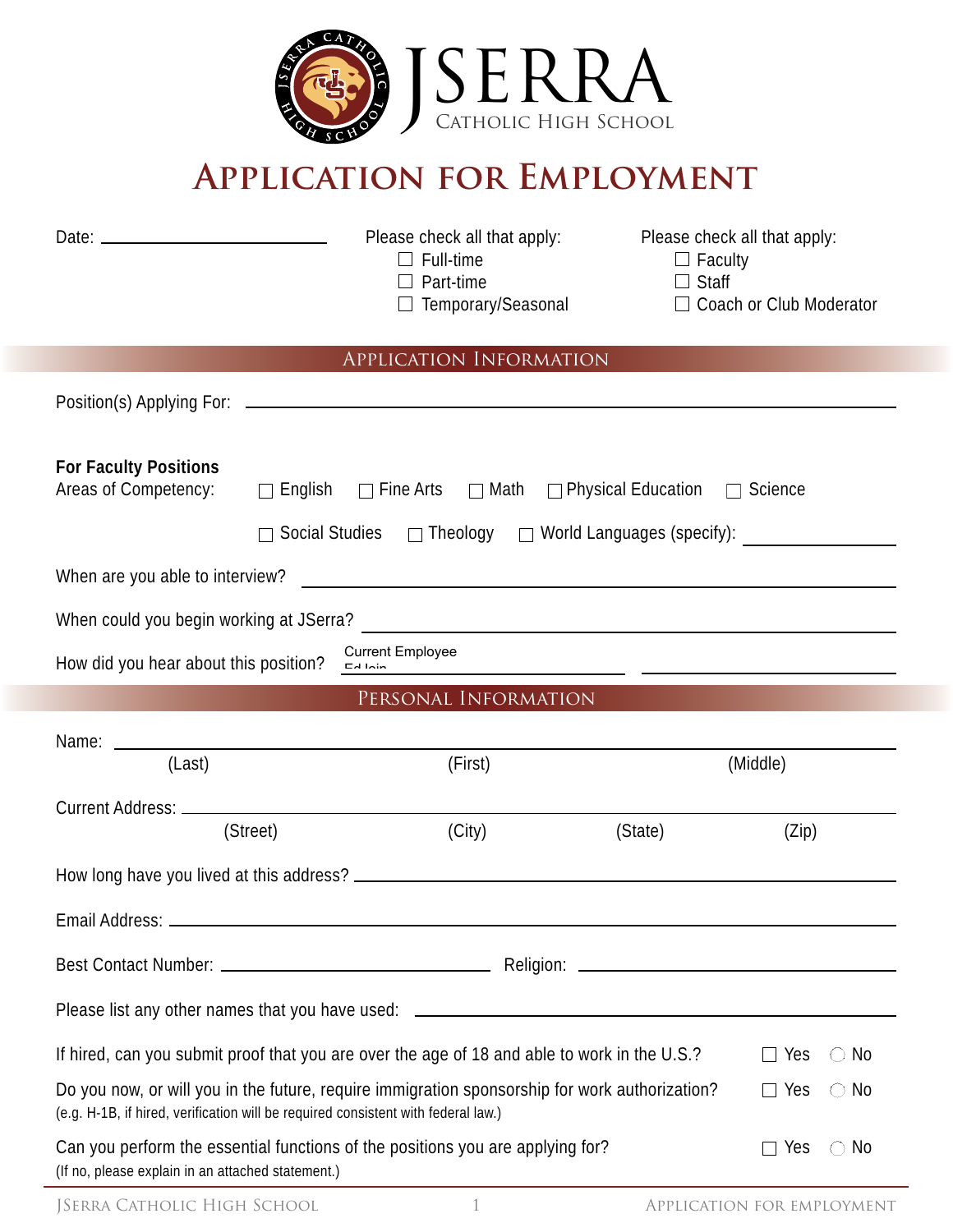#### **EDUCATION**

| Type                              | Name and<br><b>Address of School</b> | <b>Course of Study</b> | Years<br>Completed | Diploma/Degree |
|-----------------------------------|--------------------------------------|------------------------|--------------------|----------------|
| High School                       |                                      |                        |                    |                |
| College/Graduate/<br>Professional |                                      |                        |                    |                |
| Other (specify)                   |                                      |                        |                    |                |

**Credential** (Include title and state of issuance, date issued, and expiration date.)

#### **Professional Memberships**

#### Previous Employment

Please list the names of your previous employers in chronological order with present or last employer listed first. Immediate supervisors' names and contact information are required. Be sure to account for all periods of time including military service and any period of unemployment. If self-employed, give company name and supply business references. You may add additional pages if necessary.

May we contact the employer listed below?  $\Box$  Yes  $\Box$  Yes  $\Box$  No

|                          | <b>Employment Dates</b> | <b>Your Title/Position</b>        | Reason for Leaving |
|--------------------------|-------------------------|-----------------------------------|--------------------|
| Present or Last Employer |                         |                                   |                    |
|                          | From (Month/Year)       |                                   |                    |
| Address                  |                         | Name & Phone                      |                    |
| City, State, Zip Code    | To (Month/Year)         | Number of Immediate<br>Supervisor |                    |
| Telephone                |                         |                                   |                    |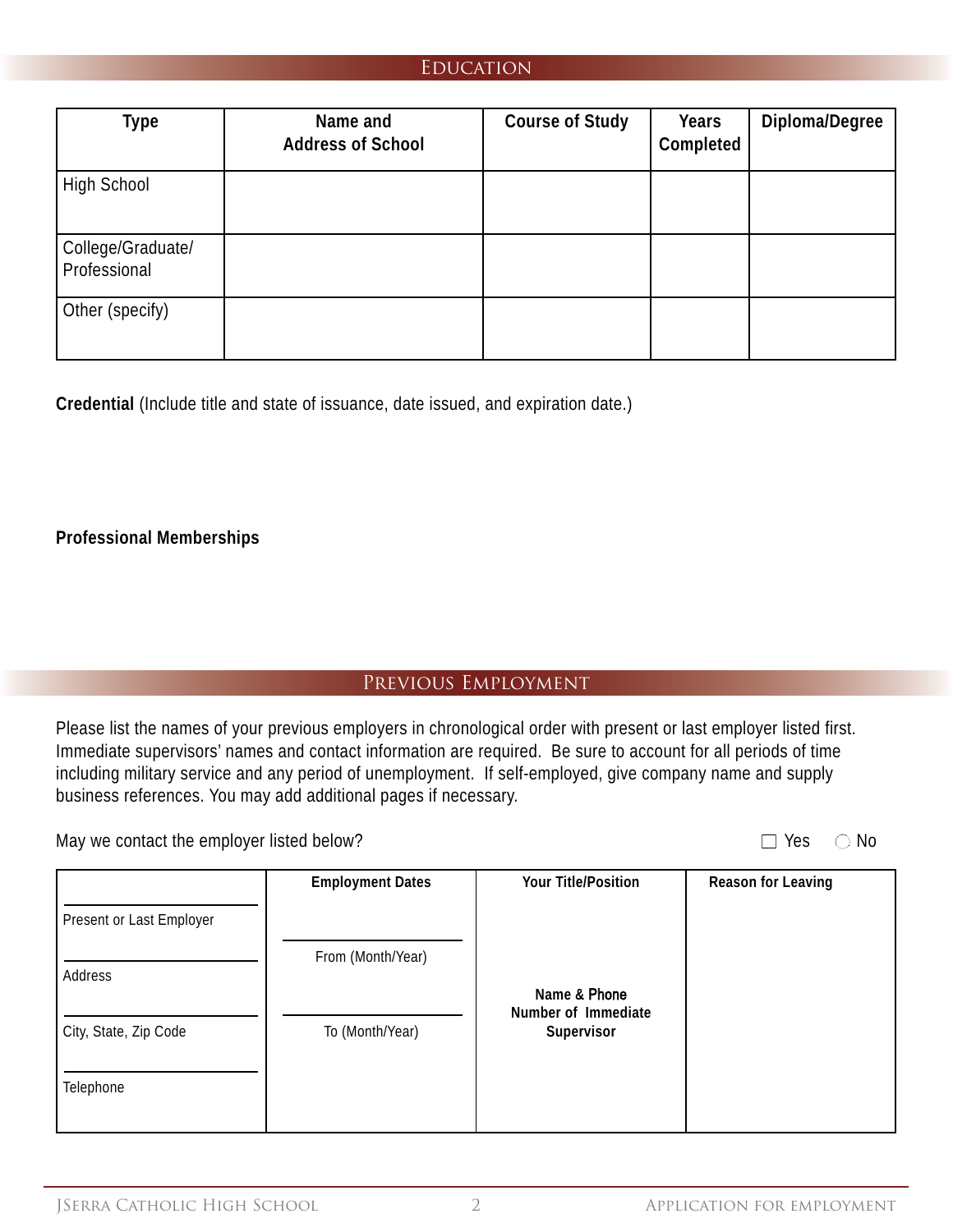## Previous Employment (cont.)

|                       | <b>Employment Dates</b> | <b>Your Title/Position</b>                      | Reason for Leaving |
|-----------------------|-------------------------|-------------------------------------------------|--------------------|
| Previous Employer     |                         |                                                 |                    |
| Address               | From (Month/Year)       |                                                 |                    |
|                       |                         | Name & Number of<br><b>Immediate Supervisor</b> |                    |
| City, State, Zip Code | To (Month/Year)         |                                                 |                    |
| Telephone             |                         |                                                 |                    |
|                       | <b>Employment Dates</b> | Your Title/Position                             | Reason for Leaving |
| Previous Employer     |                         |                                                 |                    |
| Address               | From (Month/Year)       |                                                 |                    |
|                       |                         | Name & Number of<br><b>Immediate Supervisor</b> |                    |
| City, State, Zip Code | To (Month/Year)         |                                                 |                    |
| Telephone             |                         |                                                 |                    |
|                       | <b>Employment Dates</b> | Your Title/Position                             | Reason for Leaving |
| Previous Employer     |                         |                                                 |                    |
| Address               | From (Month/Year)       |                                                 |                    |
|                       |                         | Name & Number of<br><b>Immediate Supervisor</b> |                    |
| City, State, Zip Code | To (Month/Year)         |                                                 |                    |
| Telephone             |                         |                                                 |                    |
|                       | <b>Employment Dates</b> | Your Title/Position                             | Reason for Leaving |
| Previous Employer     |                         |                                                 |                    |
| Address               | From (Month/Year)       |                                                 |                    |
|                       |                         | Name & Number of<br><b>Immediate Supervisor</b> |                    |
| City, State, Zip Code | To (Month/Year)         |                                                 |                    |
| Telephone             |                         |                                                 |                    |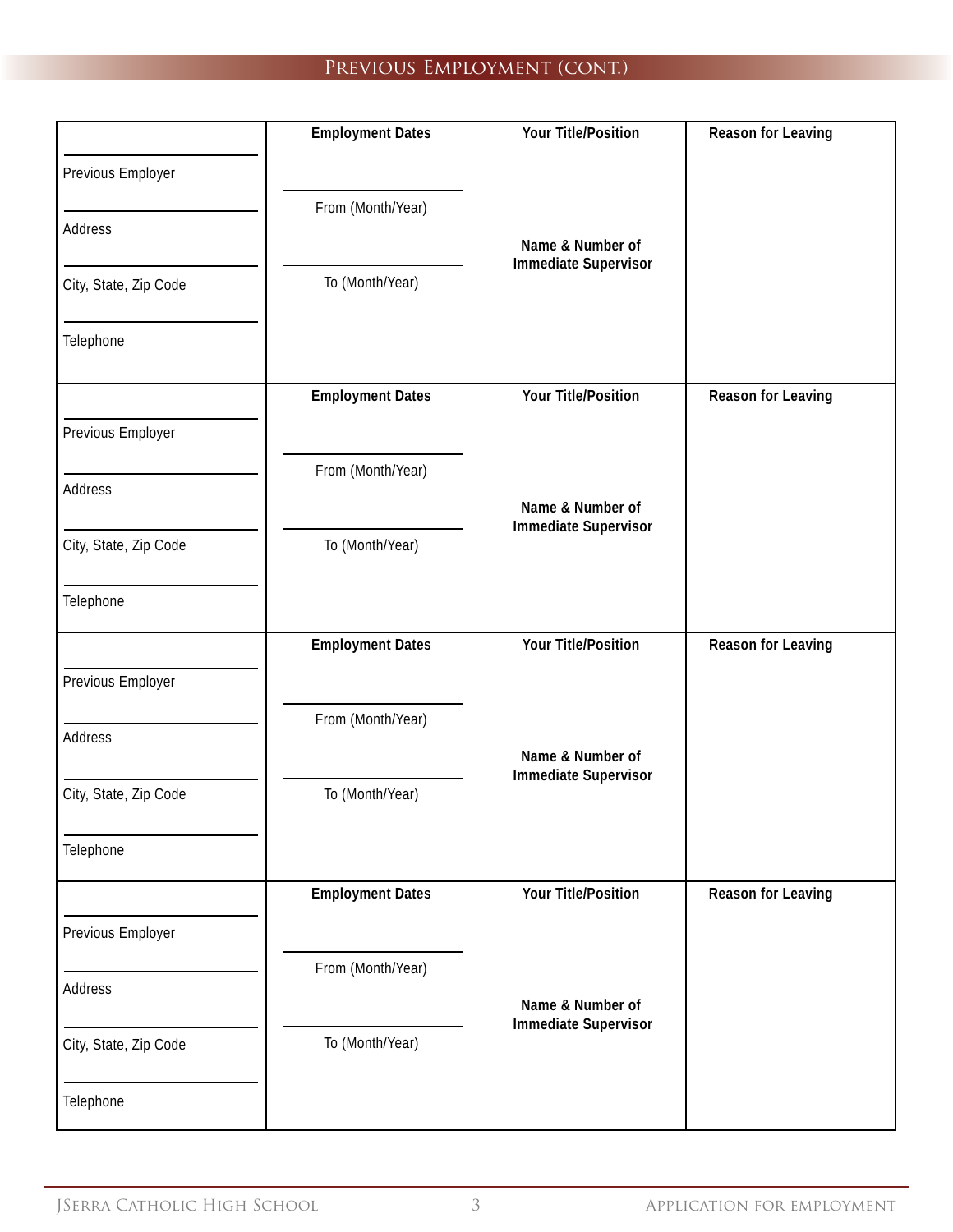### PREVIOUS EMPLOYMENT (CONT.)

| $\Box$ Yes | No            |
|------------|---------------|
|            |               |
| $\Box$ Yes | $\bigcirc$ No |
| $\Box$ Yes | $\bigcirc$ No |
|            |               |
|            | $\bigcirc$ No |
|            |               |
|            |               |
|            |               |
|            | $\Box$ Yes    |

## Professional References

Please provide three professional references qualified to speak on behalf of your character and/or qualifications.

| Name | Position | Organization/Relation | Phone | Email |
|------|----------|-----------------------|-------|-------|
|      |          |                       |       |       |
|      |          |                       |       |       |
|      |          |                       |       |       |
|      |          |                       |       |       |
|      |          |                       |       |       |
|      |          |                       |       |       |
|      |          |                       |       |       |
|      |          |                       |       |       |
|      |          |                       |       |       |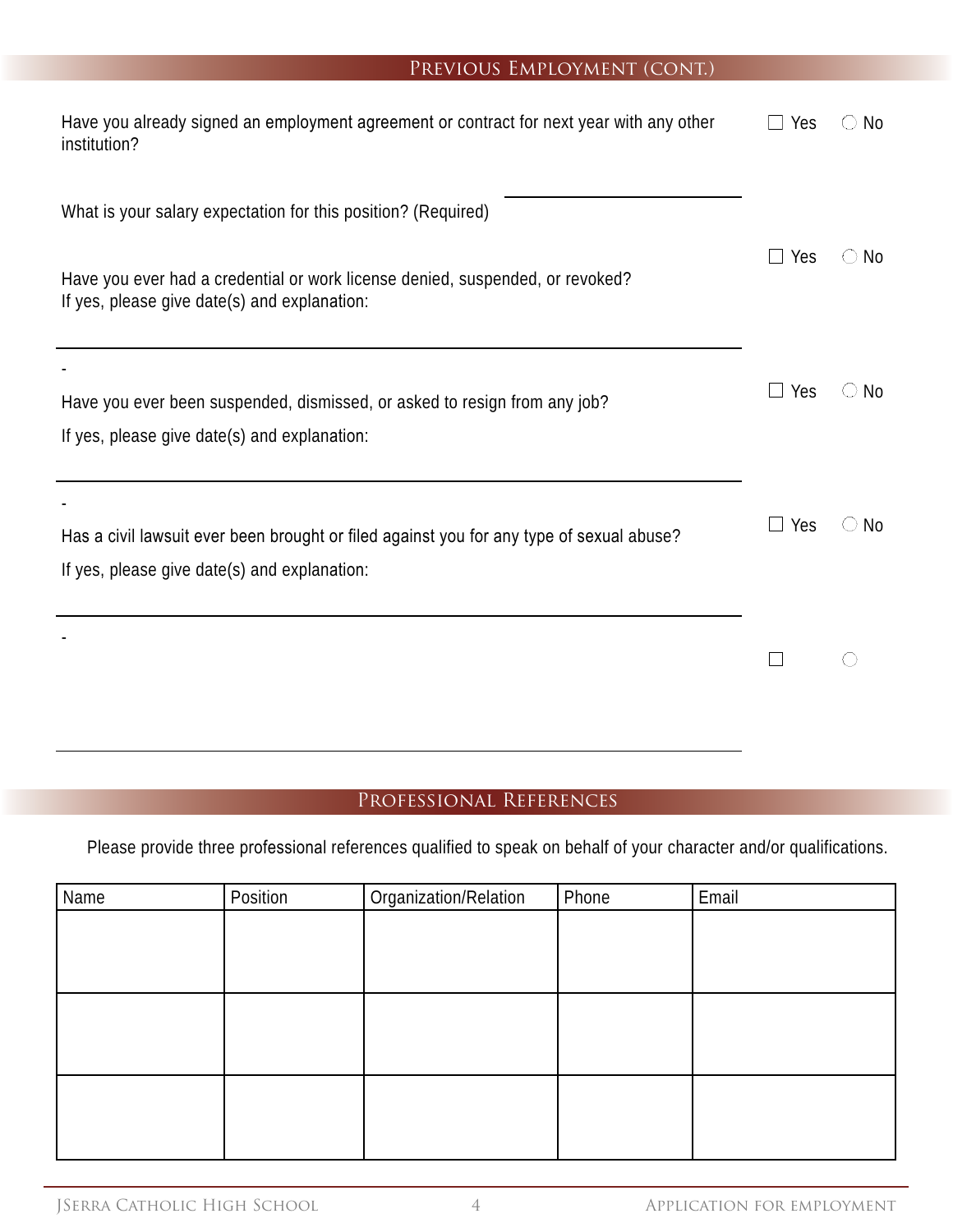#### Core Beliefs

JSerra Catholic High School employs persons of varying religious affiliations and faith backgrounds. We understand and respect that each applicant is at a different stage in his or her spiritual growth. The following questions help us to get a sense of your spiritual journey, how you envision your unique contribution to our core beliefs.

#### [Core Beliefs](https://www.jserra.org/about/core-beliefs)

| Having read the above, I am able to give these principles my wholehearted support in the position for which I am<br>applying. | Yes           | $\bigcirc$ No |
|-------------------------------------------------------------------------------------------------------------------------------|---------------|---------------|
| I believe in God and would be comfortable working in an environment where Christ is at the center of campus life.             | $\square$ Yes | No<br>$( \ )$ |
| I regularly strive to foster a relationship with God through the following (check all that apply):                            |               |               |
| Daily prayer<br>$\Box$ Outreach to the poor $\Box$ Small faith sharing groups<br>$\Box$                                       |               |               |
| Bible study<br>$\Box$ Attending retreats                                                                                      |               |               |
| My attendance at Mass or church service would best be characterized as:                                                       |               |               |
| More than once per week $\bigcirc$ Weekly<br>Not weekly, but often<br>Infrequent<br>$\bigcirc$<br>$\bigcirc$                  | Never         |               |
| I would characterize my familiarity with the Catholic faith as:                                                               |               |               |
| Not at all familiar<br>$\Box$ Slightly familiar<br>Somewhat familiar<br>$\bigcirc$ Very familiar<br>$\bigcirc$                |               |               |
|                                                                                                                               |               |               |

I understand that while employed at JSerra I may not live in any situation or relationship which conflicts with the teachings of the Catholic Church.

 $\Box$  Yes  $\bigcirc$  No

#### Essay

Please provide a maximum one-page typed response to the following prompt:

*Having reflected on our* [Core Beliefs](https://www.jserra.org/about/core-beliefs), how do J*Serra's values align with your own*? Please *explain in what specific ways you anticipate supporting and advancing our school's mission.*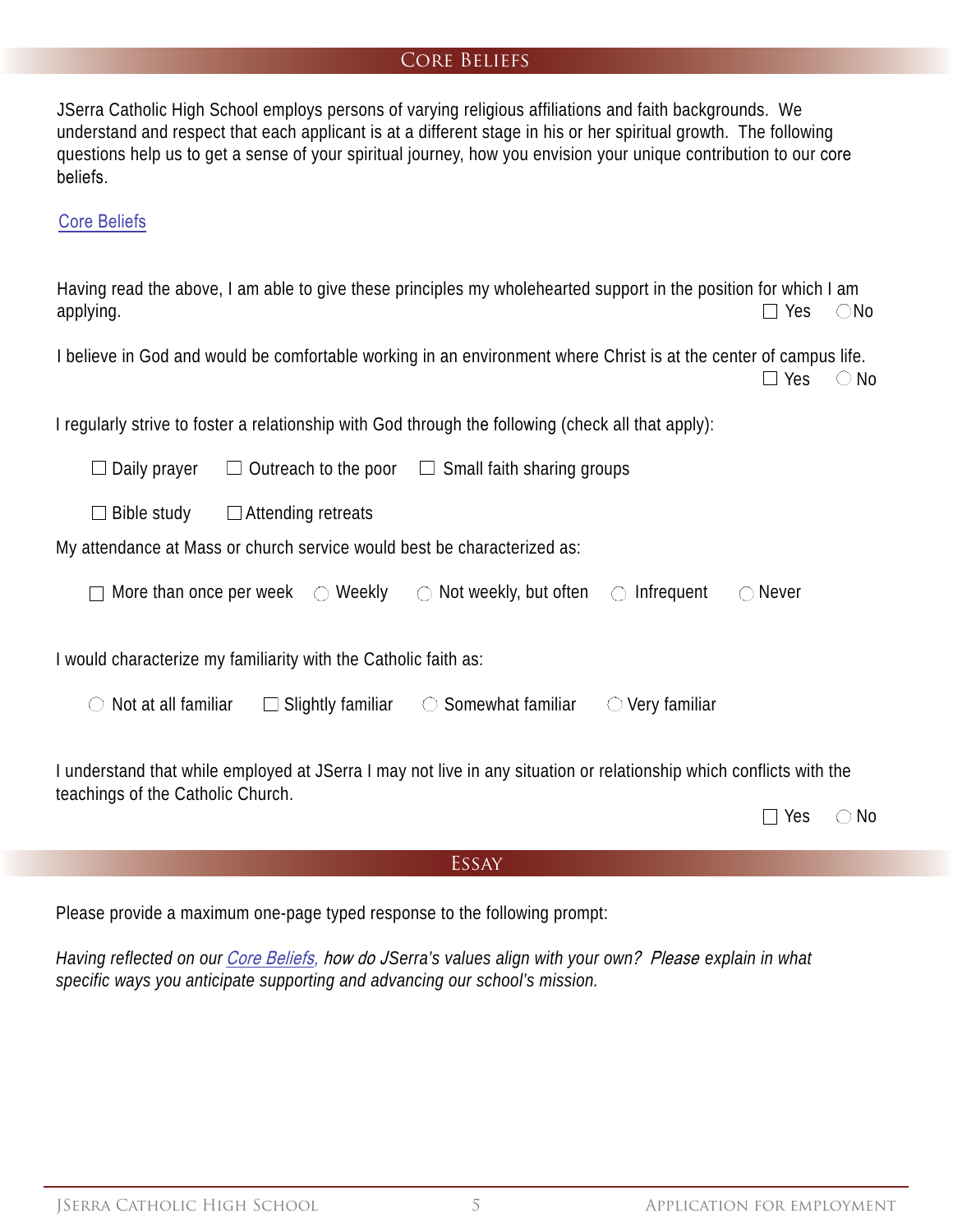

#### Disclosure and Authorization

Please visit www.jserra.org/socialmediadisclosure</u> for the Disclosure Regarding Background Investigation and a summary of your rights under the Fair Credit Reporting Act.

I acknowledge receipt of the DISCLOSURE REGARDING BACKGROUND INVESTIGATION and A SUMMARY OF YOUR RIGHTS UNDER THE FAIR CREDIT REPORTING ACT and certify that I have read and understand both of those documents. I hereby authorize the obtaining of "consumer reports" and/or "investigative consumer reports" by JSerra at any time after receipt of this authorization and throughout my employment, if applicable. To this end, I hereby authorize, without reservation, any law enforcement agency, administrator, state or federal agency, institution, school or university (public or private), information service bureau, employer, or insurance School to furnish any and all background information requested by Social Intelligence Corp (SIC), 735 State Street, Suite 600, Santa Barbara, CA 93101, another outside organization or JSerra itself. I agree a fax, electronic, or photographic copy of this form shall be as valid as the original.

Signature of Applicant Date

Minnesota and Oklahoma applicants only: Please check this box if you would like to receive a copy of a consumer report if one is obtained by the School.  $\square$ 

California applicants only: Please check this box if you would like to receive a copy of an investigative consumer report or consumer credit report at no charge if one is obtained by JSerra whenever you have a right to receive such a copy under California law.  $\Box$ 

I certify that the information contained in this application is correct to the best of my knowledge. I understand that to falsify information is grounds for refusing to hire me or for discharge should I be hired. I authorize investigation of all statements contained in this application. My permission is hereby given to contact any person or organization listed as a current or previous employer and/or my immediate supervisor.

Signature of Applicant Date Date

By signing below, you also acknowledge receipt of the NOTICE REGARDING BACKGROUND INVESTIGATION PURSUANT TO CALIFORNIA LAW.

Signature of Applicant Date Date